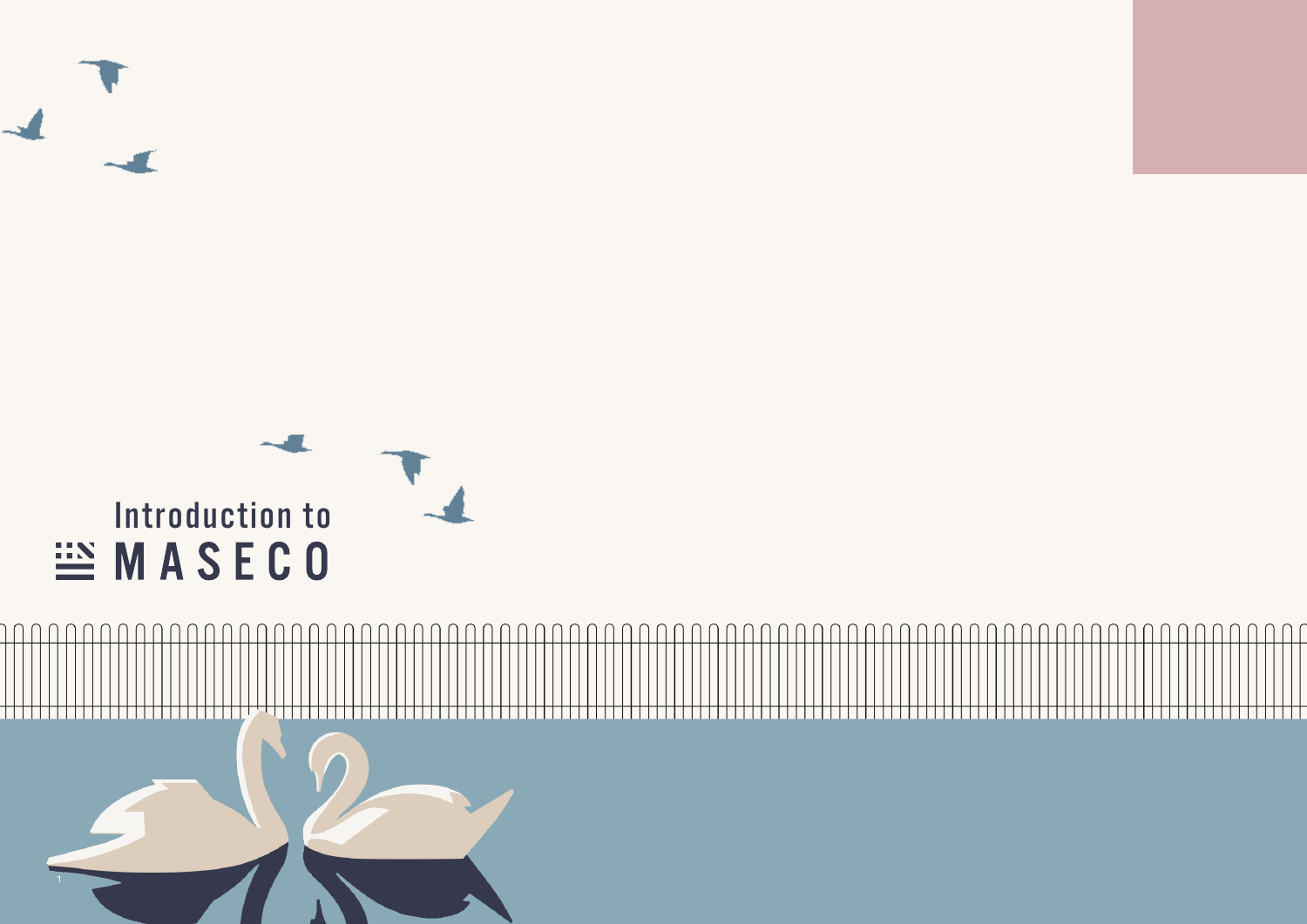# $\mathbb{H}$  MASECO



# How we work

# **Initial Contact**

You have received this document because you have already had an initial discussion with one of our advisers. Depending on the level of service you require, you may have a number of meetings with us so that we can accurately assess and record your situation and so that you can feel completely comfortable with us. The first meeting we have with you would be a "Discovery Meeting".

## **Discovery Meeting**

At this meeting we will explain more about the history of MASECO, the regulatory bodies we are registered with, and how we can assist you. We will also begin to collate information about you including your core values and financial goals, your current financial position, tax status, your willingness and ability to take risk and your wealth goals and objectives.



It would be very helpful if you could bring the following documentation to the first meeting with you:

- A valid passport or driving licence with photo.
- A recent utility bill, bank or council statement confirming your current address (not more than three months old).
- Most recent financial statements for your current investments, in particular statements that may refer to holdings past or present in Mutual Funds.
- Details of your current income.
- Interests in trusts that you may have.
- A copy of your CV if you have one available.

We will take certified copies of these at the meeting.

If we agree that we would like to start working together, we will then arrange the following additional meetings:

- Wealth Analysis Meeting
- Wealth Planning Meeting
- Mutual Commitment Meeting